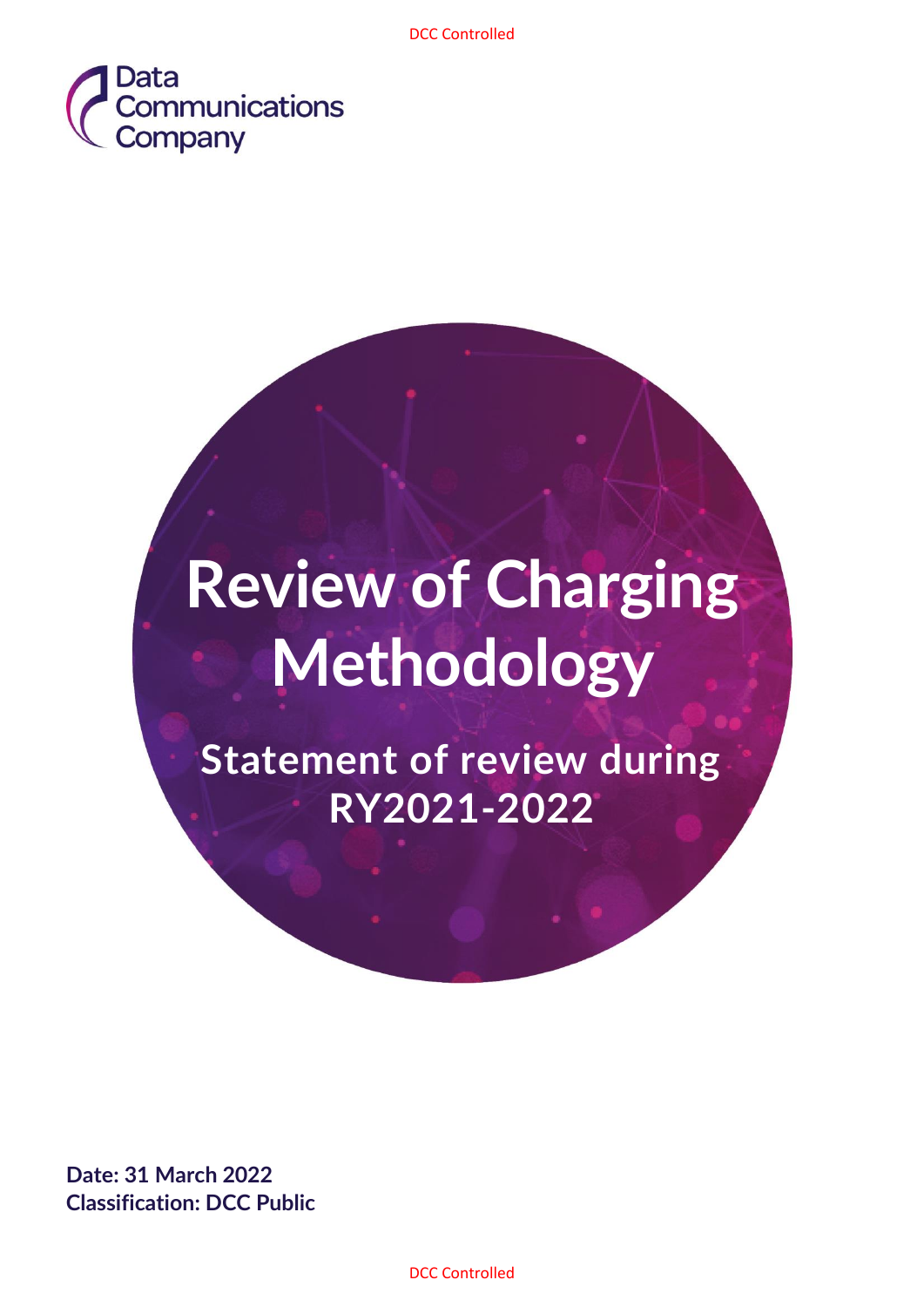## **Contents**

| 1            |                                                                       |  |
|--------------|-----------------------------------------------------------------------|--|
| $\mathbf{2}$ |                                                                       |  |
|              | 2.1                                                                   |  |
|              | Summary of Charging Statement Publications during RY2021/22  3<br>2.2 |  |
|              |                                                                       |  |
|              |                                                                       |  |
|              |                                                                       |  |
|              |                                                                       |  |
| $\mathbf{3}$ |                                                                       |  |
|              | Summary of changes and improvements made during RY2021/22  5<br>3.1   |  |
|              |                                                                       |  |
|              |                                                                       |  |
|              |                                                                       |  |
|              |                                                                       |  |
| 4            |                                                                       |  |
|              | 4.1                                                                   |  |
|              | 4.2                                                                   |  |
|              | 4.3                                                                   |  |
| 5            |                                                                       |  |
|              | Appendix A - Assessment of charging methodology against               |  |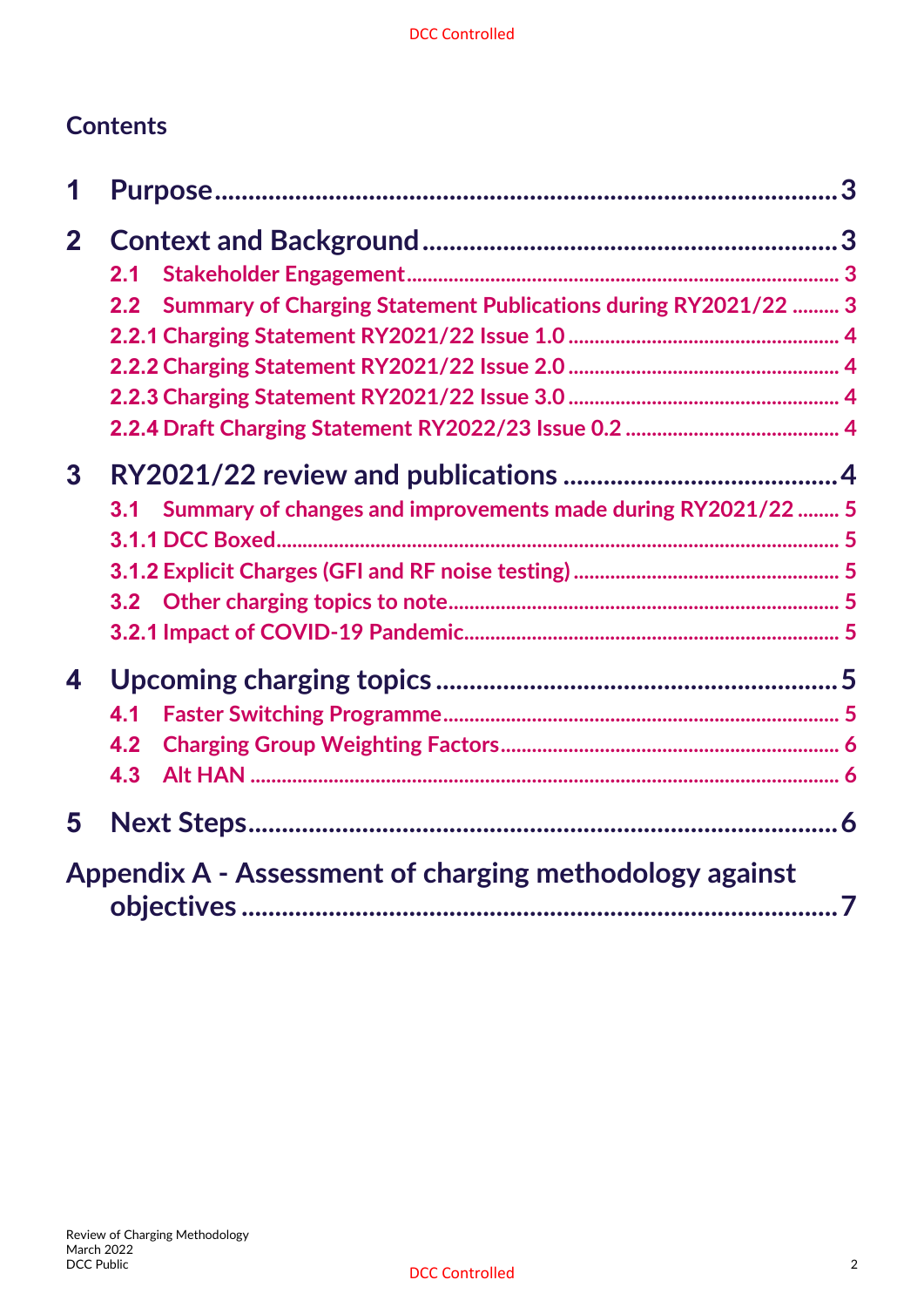# <span id="page-2-0"></span>**1 Purpose**

The purpose of this statement is to confirm that DCC has, in Regulatory Year (RY) 2020/21, reviewed the Charging Methodology for Service Charges in accordance with Part A: condition 18.7 of the Smart Meter Communication Licence.<sup>1</sup> We have carried out a general review of the Charging Methodology against the Relevant Policy Objectives; we consider that the Charging Methodology is meeting those objectives.

# <span id="page-2-1"></span>**2 Context and Background**

DCC service charges are set for each Regulatory Year and are usually refreshed to take effect in April of each year. To allow our customers to adequately plan for subsequent and outer years, we publish revenue forecasts for future years on a quarterly basis, in the Indicative Charging Statements and Indicative Budget publications.

To reset charges in April, we will usually provide three months' notice of those new charges to Ofgem and customers in December of each year. In certain circumstances, we have needed to respond to emerging issues or customer feedback by re-issuing the Charging Statement during the year. The current Charging Statement and Notice Letters to Ofgem are available on our website. $2$ 

We calculate charges in accordance with the Charging Methodology,<sup>3</sup> which is set out in Section K of the Smart Energy Code (SEC). To recover costs for services relevant to Charging Groups, DCC levies a Fixed Charge, Fixed Alt HAN Charge, and Fixed Communications Hub (CH) Charge. An overview of these charges can be found in Section C of our Charging Statements, whilst the calculations are prescribed by SEC Sections K3-K6. Explicit Charges, set out in Section K7, enable DCC to charge for a range of Userspecific or ad hoc services.

## <span id="page-2-2"></span>**2.1 Stakeholder Engagement**

We have hosted live Quarterly Finance Forums from March 2021 to March 2022. These have continued to be fully remote for colleagues' safety, and in line with national restrictions/recommendations. In these sessions we explain and discuss the quarterly updates to the forecasts, both at an overall and project/programme level, whilst also inviting questions and feedback from our customers. Customer attendance has continued to be higher this past year than in previous years; this is because of the efforts we have made to reach out to customers, and customers seeking to engage on our forecasts directly.

This is part of our ongoing commitment to engage more effectively and be more transparent with customers on cost forecasts and spending decisions. You can register interest for the next quarterly event by contacting our Stakeholder Engagement team ([customerengagement@smartdcc.co.uk](mailto:customerengagement@smartdcc.co.uk)).

## <span id="page-2-3"></span>**2.2 Summary of Charging Statement Publications during RY2021/22**

The following summary of Charging Statement publications provides an overview of the required changes and context, however more detail can be found in the Notice Letters to Ofgem.<sup>4</sup>

[Document Centre | Smart DCC](https://www.smartdcc.co.uk/document-centre/?filter=2074)

<sup>1</sup>Smart Meter Communication Licence[: https://epr.ofgem.gov.uk/Content/Documents/Smart%20DCC%20Limited%20-](https://epr.ofgem.gov.uk/Content/Documents/Smart%20DCC%20Limited%20-%20Smart%20Meter%20Communication%20Consolidated%20Licence%20Conditions%20-%20Current%20Version.pdf)

[<sup>%20</sup>Smart%20Meter%20Communication%20Consolidated%20Licence%20Conditions%20-%20Current%20Version.pdf](https://epr.ofgem.gov.uk/Content/Documents/Smart%20DCC%20Limited%20-%20Smart%20Meter%20Communication%20Consolidated%20Licence%20Conditions%20-%20Current%20Version.pdf)

**[Document Centre | Smart DCC](https://www.smartdcc.co.uk/document-centre/?filter=2074)** 

<sup>&</sup>lt;sup>3</sup> DCC, 'Charging Methodology issue 12.0': https://www.smartdcc.co.uk/document-centre/charging-methodology-statements-budgets/chargingmethodology/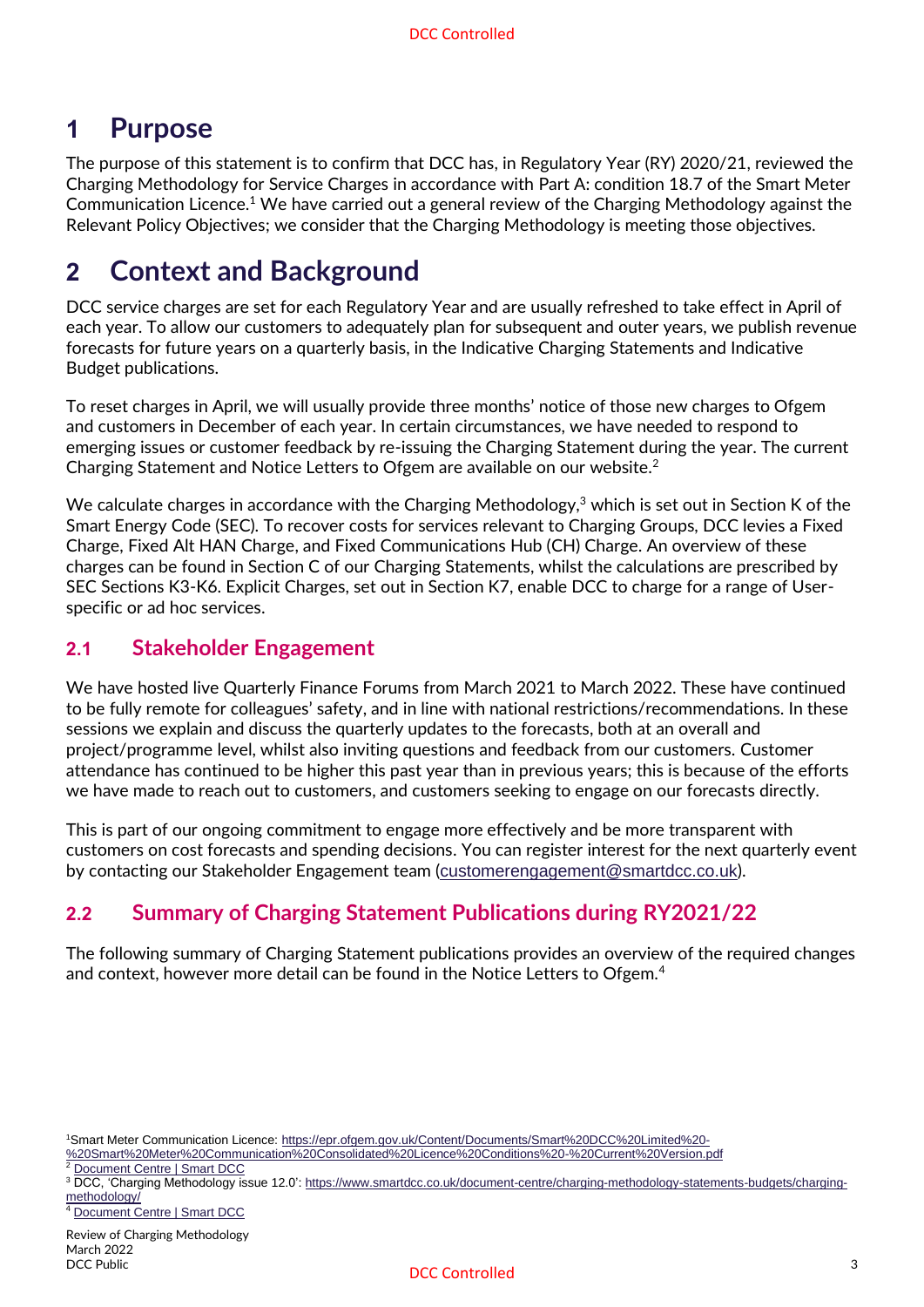#### <span id="page-3-0"></span>**2.2.1 Charging Statement RY2021/22 Issue 1.0**

The RY2021/22 Charging Statement (Issue 1.0) came into effect on 1 April 2021. The key changes made to the Charging Statement from the previous year were the updates to DCC costs, revenue, and Service Charges.

#### <span id="page-3-1"></span>**2.2.2 Charging Statement RY2021/22 Issue 2.0**

On 25 August 2021, we published Issue 1.1 of the Charging Statement, in which we proposed to reduce the monthly Fixed Alt HAN Charges for the final five months, to return costs Alt HAN no longer expected to invoice DCC for in RY2021/22.

The RY2021/22 Charging Statement (Issue 2.0) came into effect on 25 November 2021.

#### <span id="page-3-2"></span>**2.2.3 Charging Statement RY2021/22 Issue 3.0**

On 2 February 2021, we published Issue 2.1 of our Charging Statement for RY2021/22. The key change was to reduce the monthly Fixed Charge for the final two months of RY2021/22 to effectively return costs to consumers that DCC no longer expected to incur.

On 2 March 2022 we published Issue 3.0 of our Charging Statement for RY2021/22.

#### <span id="page-3-3"></span>**2.2.4 Draft Charging Statement RY2022/23 Issue 0.2**

On 18 March 2022, we published our draft Charging Statement for RY2022/23 (Issue 0.2), to take effect from 1 April 2022. Aside from the updated costs, revenue, and Service Charges (reflecting the RY20/21 Price Control decision), we proposed the following changes to the form of the document:

- Setting of Explicit Charges for DCC Boxed in Table 4, with prices set for two device types.
- **■** Introduction of Explicit Charges for GFI Testing and RF Testing in Table 5.
- Removal of the placeholder charge from Table 6 following to confirmation from Alt HAN that an Explicit Charge will not be required to recover Shared Service device costs.

# <span id="page-3-4"></span>**3 RY2021/22 review and publications**

We have carried out a general review of the Charging Methodology against the Relevant Policy Objectives; we consider that the Charging Methodology is meeting those objectives. A summary of this review against the Charging Objectives is set out in Appendix A of this statement.

The scope of this review has been specific to Section K of the SEC, in line with our obligation. The topics of credit cover and other Section J requirements are outside the scope of this review. DCC will continue to engage with industry in the relevant forums.

Sections 3.1-3.2 summarise the topics considered as part of this review. [Section 4](#page-4-5) sets out our considerations for future changes and improvements.

We have completed a review of our DCC Charges Model and Explicit Charges Model, with regards to the calculation of the Fixed Charge, Fixed Alt HAN Charge, Fixed CH Charges and Explicit Charges. This is summarised within [Section 3.2.2.](#page-4-5)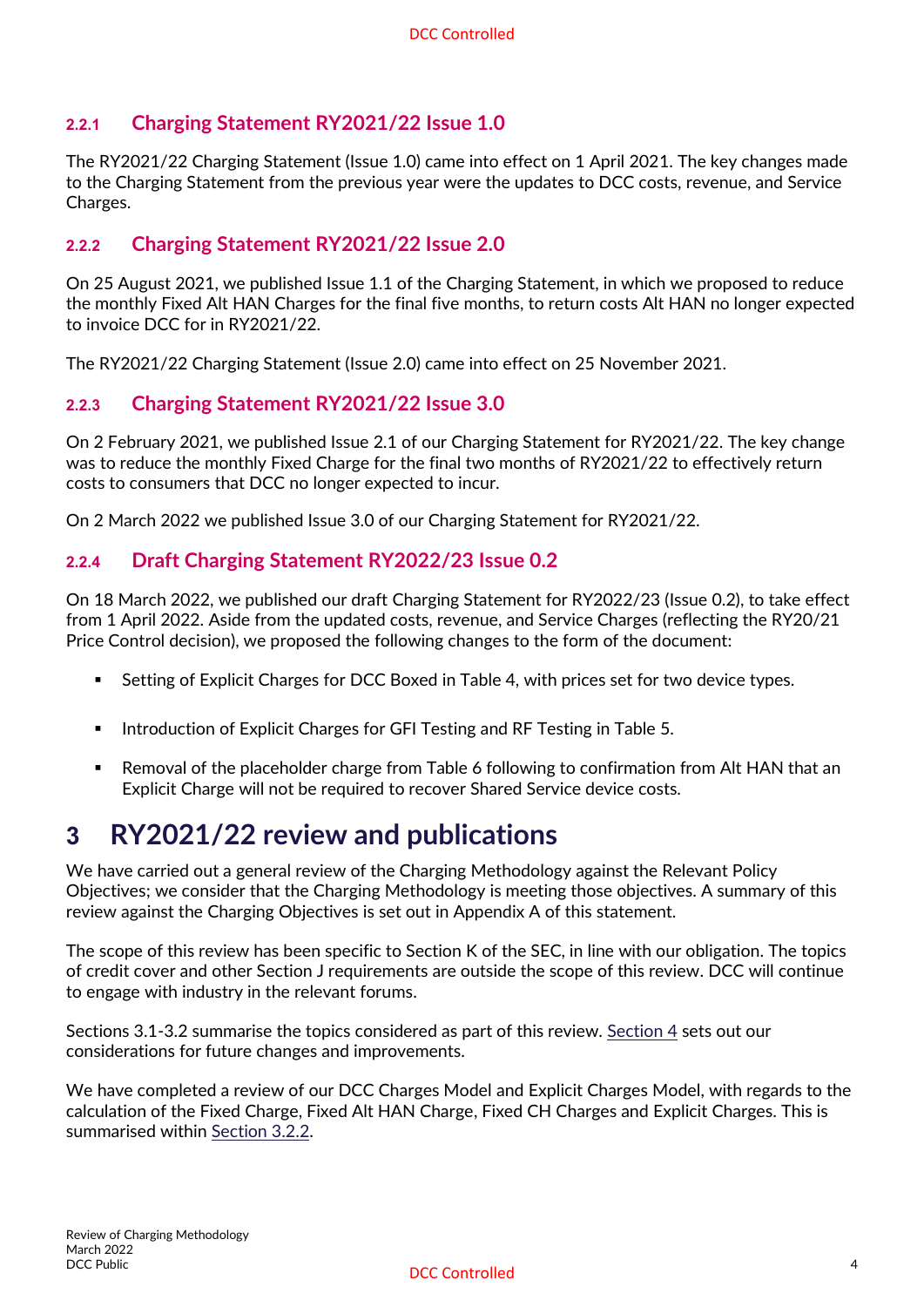## <span id="page-4-0"></span>**3.1 Summary of changes and improvements made during RY2021/22**

#### <span id="page-4-1"></span>**3.1.1 DCC Boxed**

DCC Boxed was included in the February SEC release (v0.57)5. DCC Boxed is an integrated end-to-end DCC local physical test environment for capability development and testing purposes. The tool was initially developed for internal use but was released for external use too in November 2021 $^6$ .

#### <span id="page-4-2"></span>**3.1.2 Explicit Charges (GFI and RF noise testing)**

In November 2021, the SEC was updated to reflect two new Explicit Charges: GBCS for Industry (GFI) testing; and RF noise testing.

To better support our customers with testing activity, DCC provide GFI testing tools, comprising of software and ZigBee HAN interface to simulate DCC and Communications Hub for testing HAN Command and Responses. We have now set a defined allowance of devices per customer, with any allocation beyond this recovered through a new Explicit Charge.

DCC also now offer device manufacturers a Radio Frequency (RF) Noise Testing service through our Test Labs, to test their devices and ensure they meet the Intimate Communications Hub Interface Specification (ICHIS) and do not impact the Wide Area Network (WAN) or HAN performance. The new RF Noise Testing Explicit Charge allows cost recovery from those SEC Parties who use this product.

#### <span id="page-4-3"></span>**3.2 Other charging topics to note**

#### <span id="page-4-4"></span>**3.2.1 Impact of COVID-19 Pandemic**

At the beginning of RY2021/22, the UK was entering a second year in a state of national emergency in response to the COVID-19 pandemic. We monitored the effect of the pandemic on costs to DCC and industry throughout the year and found that we did not need to re-open the Charging Statement to make in-year adjustments. We have also not identified any instances of the Charging Methodology being inappropriate for the conditions.

Mediating the logistical impact to CH order delivery, we worked with industry and our suppliers to support customers who were unable to receive CH orders due to restrictions or other issues. Implemented through SEC Modification Proposal 130, customers could defer the delivery of committed CH orders for a time, on the condition that they continued to place minimum volume orders. This resulted in an estimated saving to industry of over £33m in stock level charges and cancellation charges combined.

# <span id="page-4-5"></span>**4 Upcoming charging topics**

### <span id="page-4-6"></span>**4.1 Faster Switching Programme**

As introduced in this publication last year, the enduring method for recovering Switching costs will be prescribed in the Retail Energy Code (REC)<sup>7</sup> and will be managed directly by the Retail Energy Code Company (RECCo). During the past year, DCC, RECCo and Ofgem have conferred on the high-level design and principles and have recently begun more detailed development. Although it is still the case that we do not expect this transition to require modifications to SEC Section K, it is important to note

<sup>5</sup> <https://smartenergycodecompany.co.uk/latest-news/sec-v57-0-published-for-the-february-2022-sec-release/>

<sup>6</sup> [DCC Boxed. Where are we now? | Smart DCC](https://www.smartdcc.co.uk/news-events/dcc-boxed-where-are-we-now/)

<sup>&</sup>lt;sup>7</sup> Ofgem, 1 February 2019, 'Designation of the Retail Energy Code Company and related matters':

[https://www.ofgem.gov.uk/system/files/docs/2019/02/retail\\_energy\\_code\\_designation.pdf](https://www.ofgem.gov.uk/system/files/docs/2019/02/retail_energy_code_designation.pdf)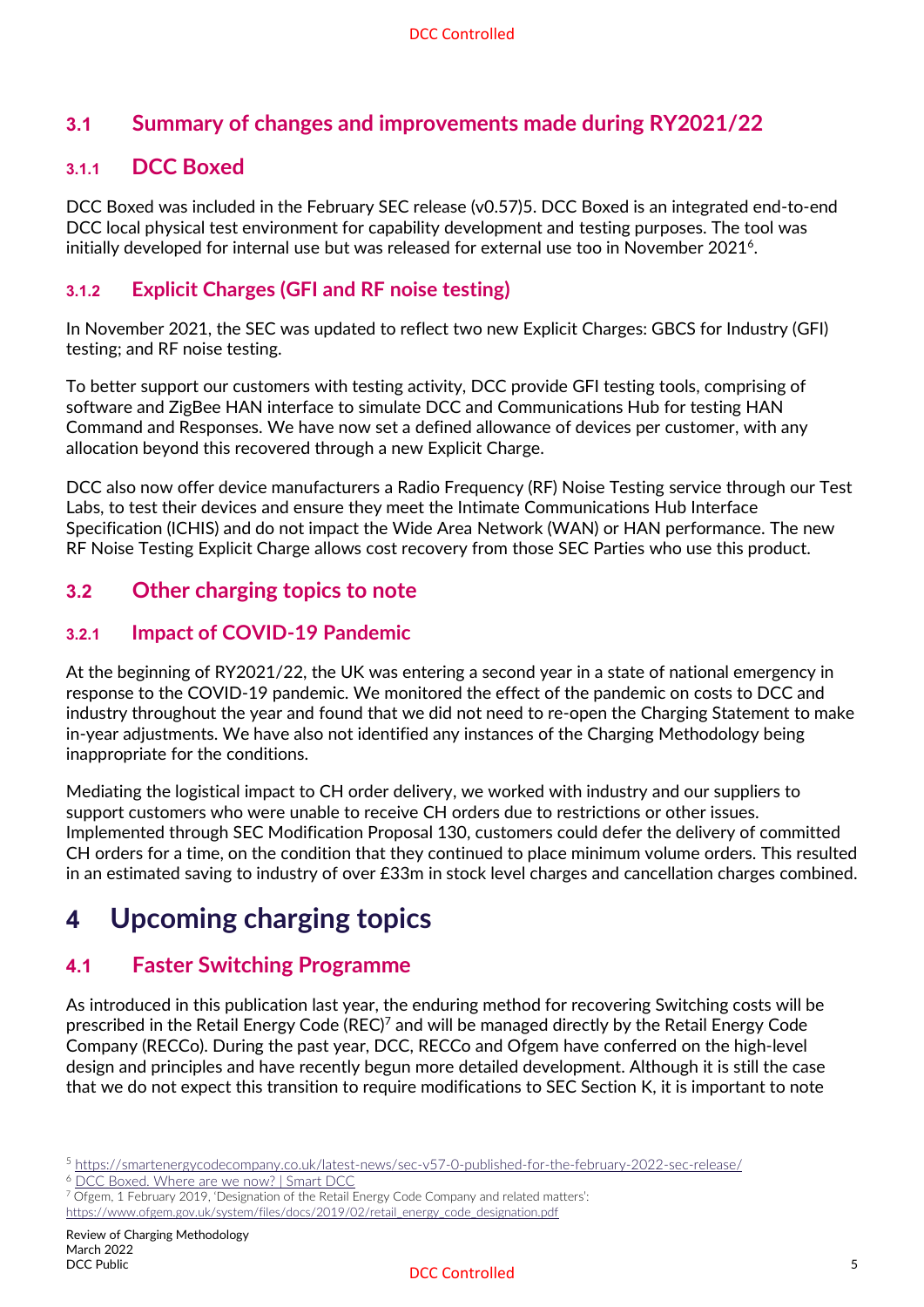that the change is more likely to take effect through the first publication for RY2023/24 than RY22/23, due to the Switching re-plan in November 2020.

## <span id="page-5-0"></span>**4.2 Charging Group Weighting Factors**

As advised in our statement of review last year, we will continue to use the Charging Groups and Weighting Factors that were determined by government prior to the rollout period but will consider a review when the data becomes available, after the COMR period closes.

## <span id="page-5-1"></span>**4.3 Alt HAN**

The anticipated AltHAN-specific Explicit Charges have faced further delays. We will continue to work closely with AltHANCo to determine how and when these charges will be levied $8$ .

## <span id="page-5-2"></span>**5 Next Steps**

DCC will continue to review the Charging Methodology to ensure its compliance with the Relevant Policy Objectives. If you would like to discuss any part of this statement, please contact [finance@smartdcc.co.uk.](mailto:finance@smartdcc.co.uk) This statement is available to download from DCC's website [\(www.smartdcc.co.uk\)](http://www.smartdcc.co.uk/).

<sup>8</sup> [AltHANCo Charging Methodology Consultation](https://althanco.com/news-posts/althanco-charging-methodology-consultation/) – Alt HAN Company